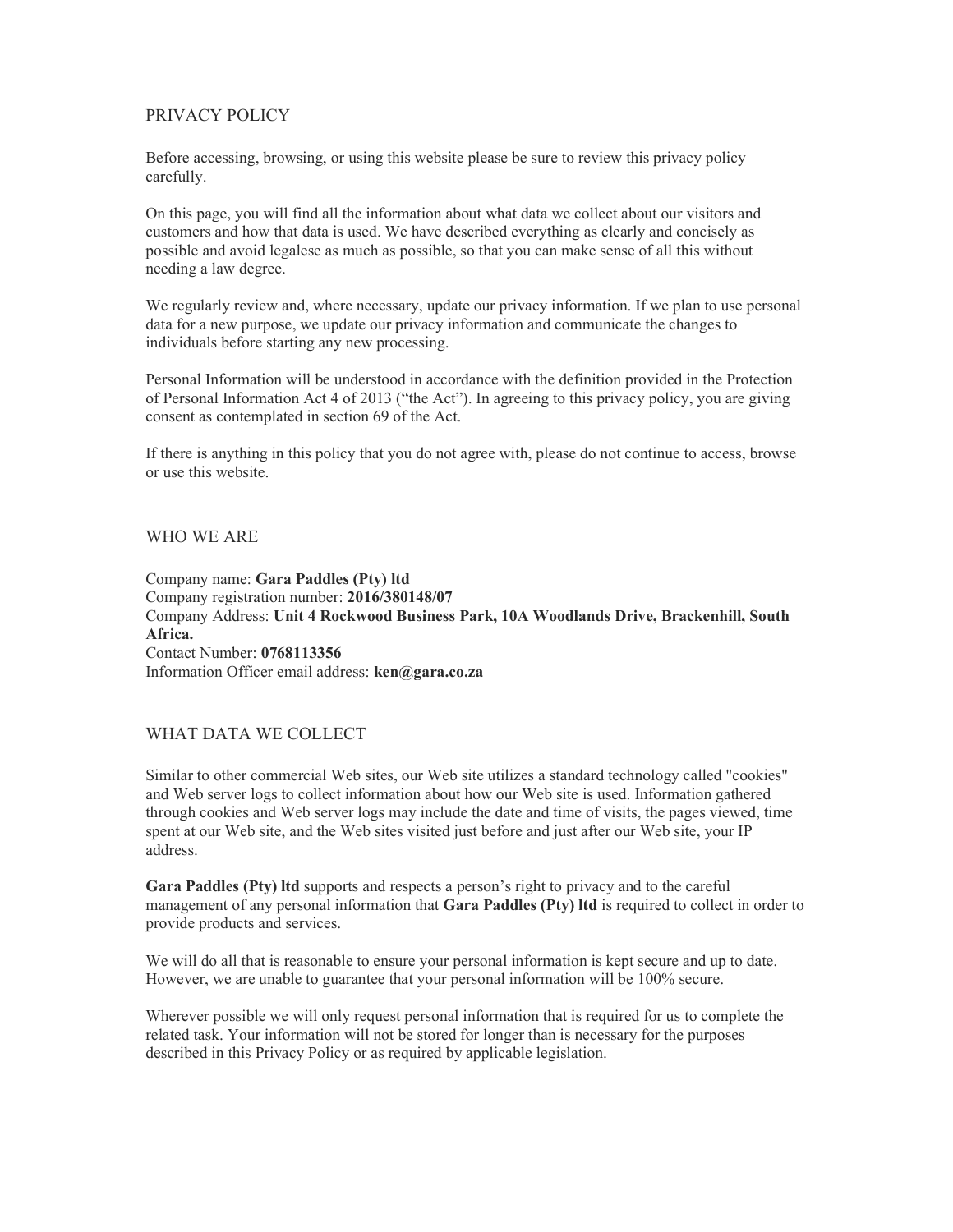# HOW WE USE YOUR DATA

By agreeing to the terms contained in this Privacy Policy, you consent to the use of your Personal Information in relation to:

- performing and providing the services of Gara Paddles (Pty) ltd
- informing you of changes made to our website.
- sending you a quote, electronic tools and downloads requested by you.
- providing you with support and requested information.
- improving our service to you by analysing it for trends.
- sending you marketing material (including electronic communications) relating to other solutions you might be interested in. You can unsubscribe from our communications at any time and thereafter we will not market to you.
- For security, administrative and legal purposes

#### WHAT ARE COOKIES?

A cookie is a very small text document, which often includes an anonymous unique identifier. When you visit a Web site, that site's computer asks your computer for permission to store this file in a part of your hard drive specifically designated for cookies. Each Web site can send its own cookie to your browser if your browser's preferences allow it, but (to protect your privacy) your browser only permits a Web site to access the cookies it has already sent to you, not the cookies sent to you by other sites.

Here you can find out more about "What cookies we use in our products".

### COOKIE USE FOR RETARGETING

We may use Google Analytics and the Google advertising network as well as other advertising networks to display ads across the Internet, based on your visit to our website.

Third-party vendors, including Google, may show our ads on sites across the Internet. Our site and third-party vendors, use first-party cookies and third-party cookies together to inform, optimize and serve ads based on past visits and pages visited on this website.

Our site as well as third-party vendors may use third-party audience data to further optimize advertisements displayed. You can opt-out of this kind of advertising anytime, here and here.

#### IP ADDRESSES

IP addresses are used by your computer every time you are connected to the Internet. Your IP address is a number that is used by computers on the network to identify your computer. IP addresses are automatically collected by our web server as part of demographic and profile data known as "traffic data" so that data (such as the Web pages you request) can be sent to you.

### DATA WE COLLECT IN MORE DETAIL

We have broken this down into sections to make it easy to understand what data we collect: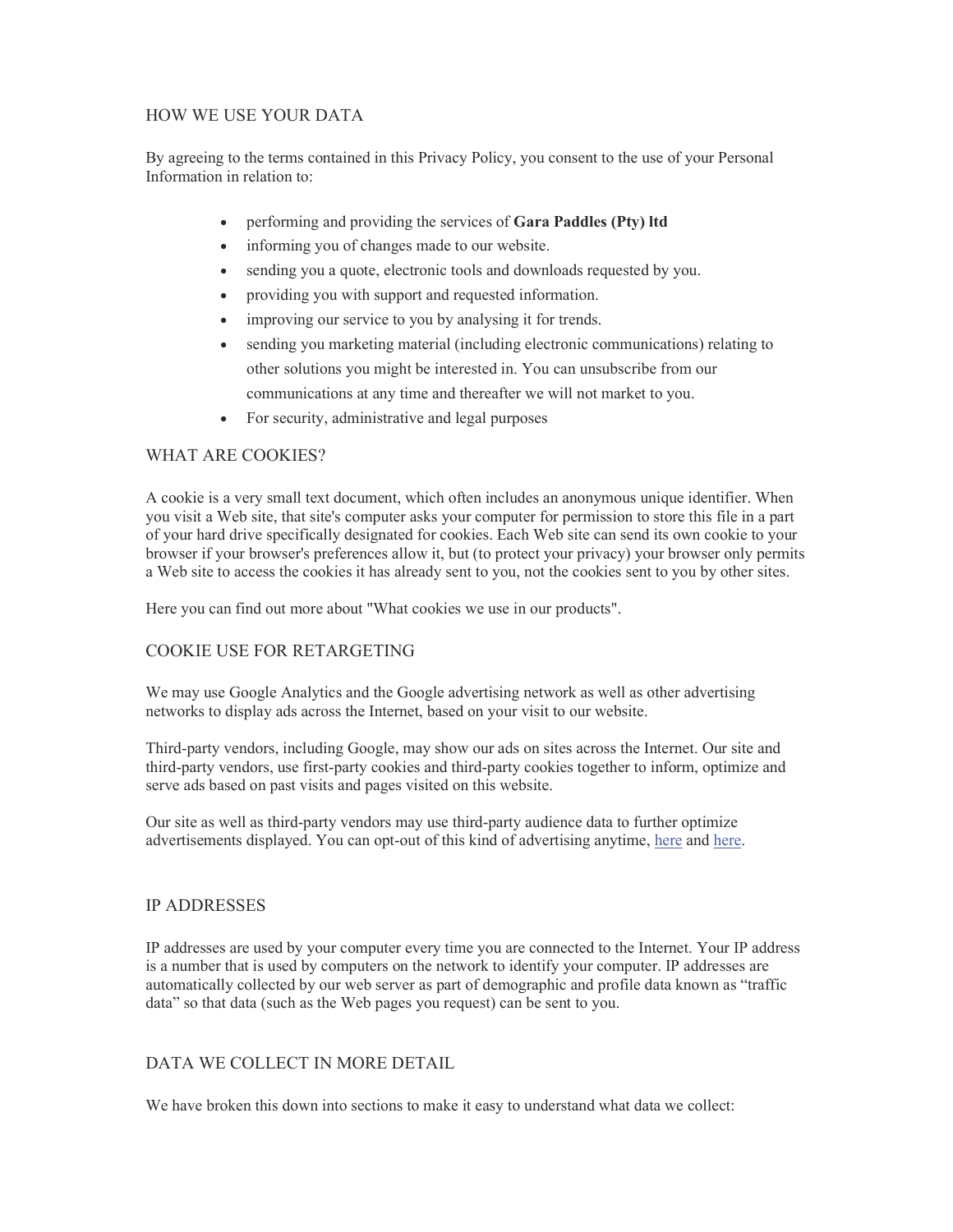- 1. As a visitor
- 2. Purchasing a product from us

#### 1. As a Visitor

You are a "visitor" if you browse our website but don't submit any personal information about yourself.

For example, if you visit this website and take a look through our blog content, our sales pages and knowledge base without signing up for anything, then you're a visitor. As a visitor, the website uses several third-party services that act in order to provide you with a better experience and allow us to optimize our content.

The following third parties have limited access to some of your data:

- Google Analytics (privacy policy)
	- We use Google analytics to gain an overview of how our site is being used, how to improve user experience, what content to create and similar decisions all focused on improving the experience for our visitors.
	- We may integrate Google Analytics with Google Adwords so that we can measure the performance of our paid advertisements.
- Facebook
- We may use Facebook conversion tracking to understand how our Facebook ads are performing.
- Social sharing tools
	- Some of the content on the site includes social sharing widgets to quickly allow you to share content with your network. Some of these services gather data about you, if you are logged in to these social networks while visiting our website. Please see the privacy policies of the social networks for further information.
- 2. Purchasing a Product from Us

When purchasing a product from us, we may collect the following data:

- First name
- Last name
- IP address
- Email address
- Billing address
- Shipping Address
- Country of residence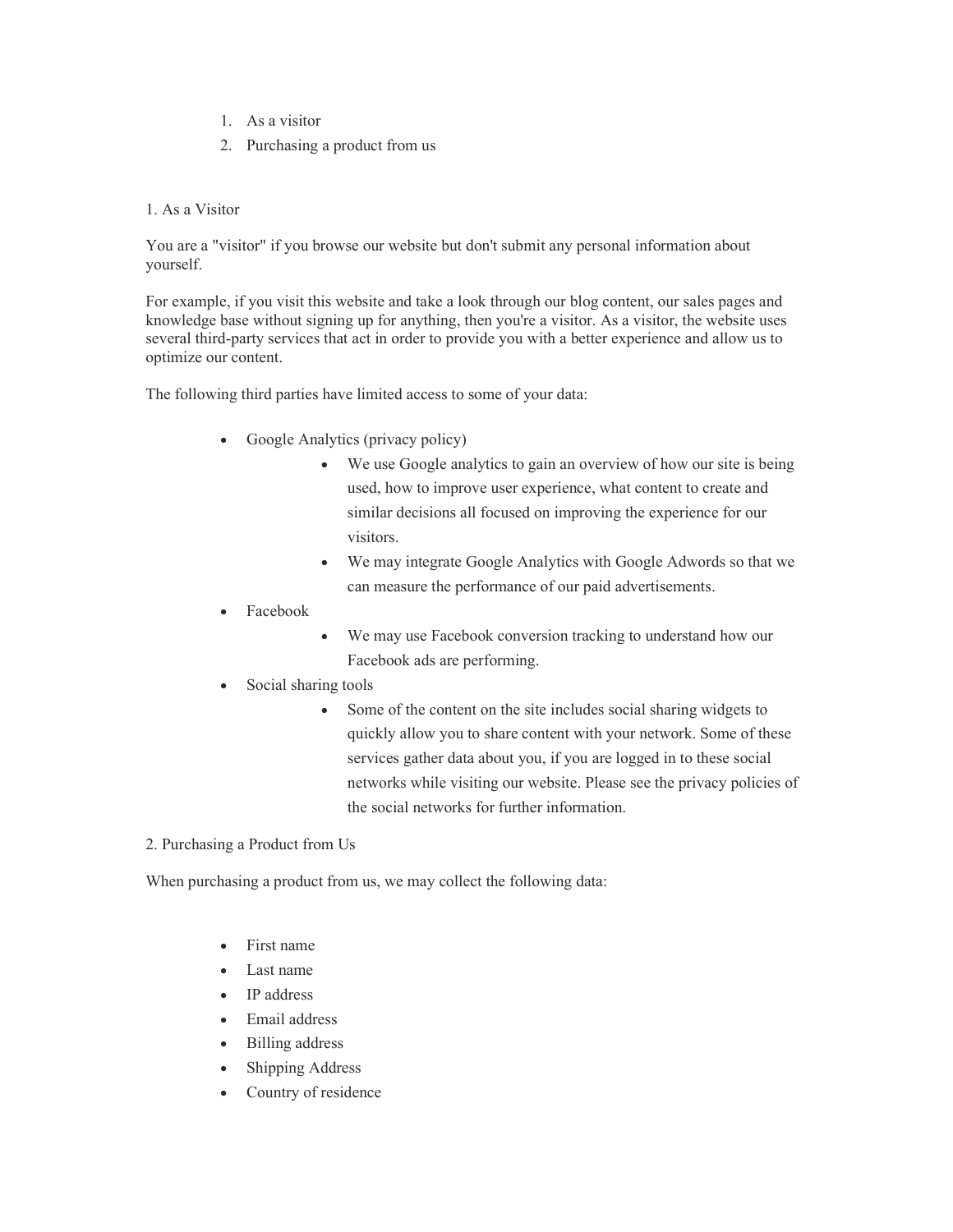- Post code
- Telephone number
- Bank details

Any payments made on our website are processed by our partner payment gateways. Your credit card details are encrypted and stored with the payment gateway and so these details are not visible or available to Gara Paddles (Pty) ltd or the staff of Gara Paddles (Pty) ltd. If you have a query, please contact the payment gateway directly.

Please note that this data is captured when you submit an order on our checkout page regardless of whether you complete the purchase of the product through our payment processor.

This data is required for the following reasons:

- 1. Compliance we have a duty to understand what country you are resident of so that we can charge the correct VAT amount. We must also keep a record of this data for tax audit purposes.
- 2. Integration with our payment processor we collect address personal data such as your name, email, and address to integrate with our payment processor (the service we use to collect payments)
- 3. Product delivery In order to give you access to the products that you purchase and to our support team, we need to create an account using your name and email address.
- 4.

We also send your name, email address and product tag to our email service provider called. This allows us to send you emails about any other information related to the product that you have purchased.

#### PRODUCT OR SERVICES REVIEW

When you provide a rating or review of a Product or service, you consent to us using that rating or review as we deem fit, including without limitation on our Web site, in newsletters or other marketing material. Your first name will appear next to that rating or review. If you do not agree to this, please do not put any ratings or reviews on the Website.

We will not display your Last Name, nor any of your contact details, with a rating or review.

#### WHO HAS ACCESS TO YOUR DATA

Your personal information will be kept as secure as reasonably possible and not sold, rented or shared with any 3rd party other than in the execution of providing you with goods and services in line with this privacy policy.

Your personal information will be available only to those Gara Paddles (Pty) ltd employees, consultants or representatives that are required to provide the goods or services that you have requested. These individuals are trained in the requirements of the act and there are signed agreements